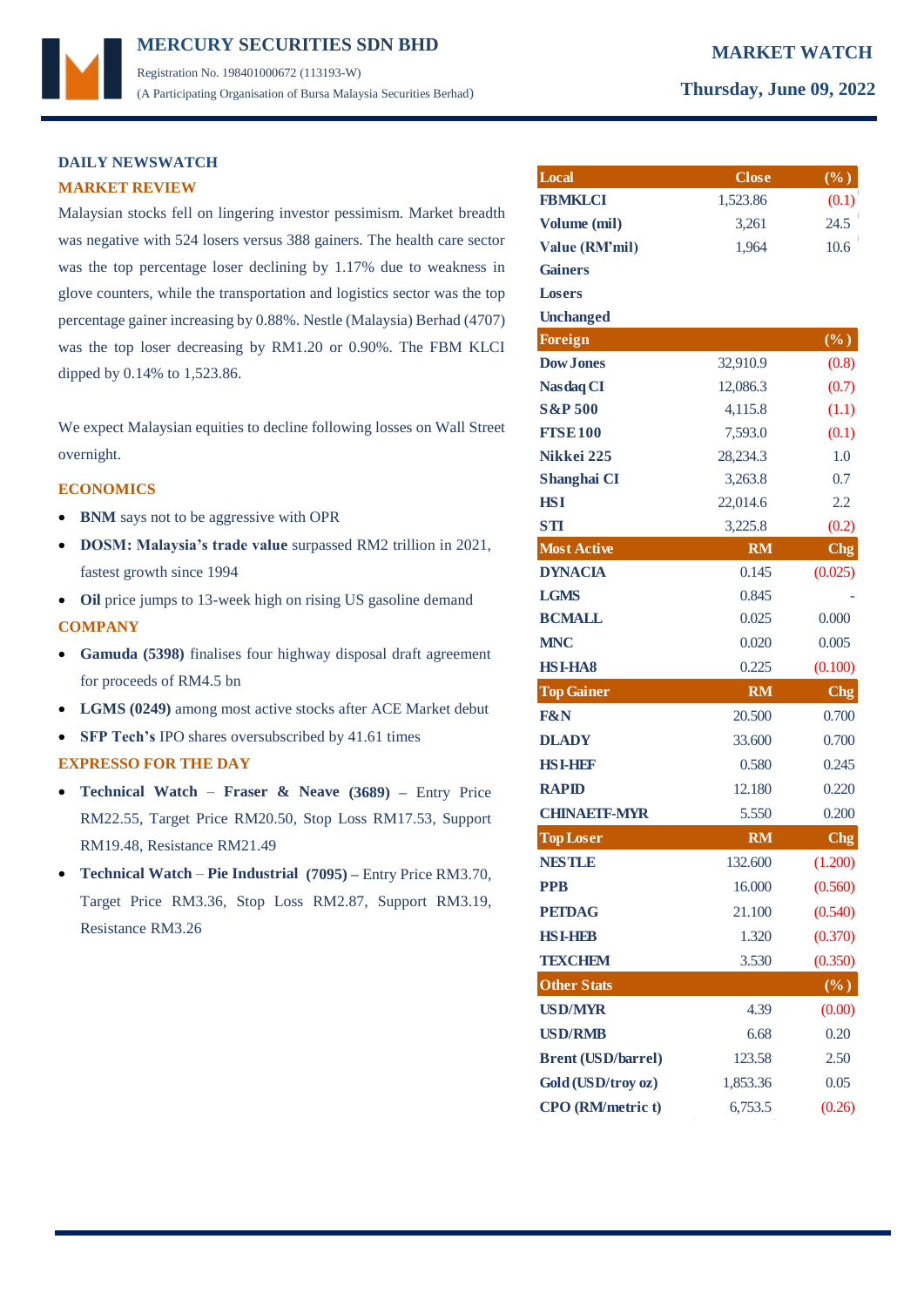

## **DAILY NEWSWATCH ECONOMICS**

**Malaysia's monetary policy** will remain unaggressive in future, with adjustments based on the economic growth and inflation, according to Bank Negara Malaysia deputy governor Datuk Abdul Rasheed Ghaffour. (The Edge)

**Malaysia's trade value** recorded a new achievement in 2021, surpassing RM2 trillion — the fastest growth since 1994, according to the Department of Statistics Malaysia. (The Edge)

**Oil prices** jumped over 2% to a 13-week high on Wednesday as U.S. demand for gasoline keeps rising despite record pump prices, while expectations that China's oil demand will increase faced growing supply concerns in several countries, including Iran. (The Star)

## **COMPANY**

**Gamuda Bhd's (5398)** four Klang Valley highway concession holding companies have agreed and finalised the terms and conditions of a draft share sale and purchase agreement with Amanat Lebuhraya Rakyat Bhd, recently established as a private, not-for-profit entity. Under the finalised draft agreement, the four highways will be disposed to Amanat Lebuhraya Rakyat for an aggregate RM4.477 bn, with Gamuda's portion amounting to RM2.347 bn. (The Edge)

LGMS Bhd (0249) emerged as one of the most actively traded stocks on Bursa Malaysia in Wednesday's early morning session, following its debut on the ACE Market. In a statement, the independent provider of professional cybersecurity services said it has raised gross proceeds of up to RM45.7m from the initial public offering price of RM0.50 per IPO share. (The Edge)

**SFP Tech Holdings Bhd**, which is set to be listed on Bursa Malaysia's ACE Market on June 20, said its shares made available for the public has been oversubscribed by 41.61 times. (The Edge)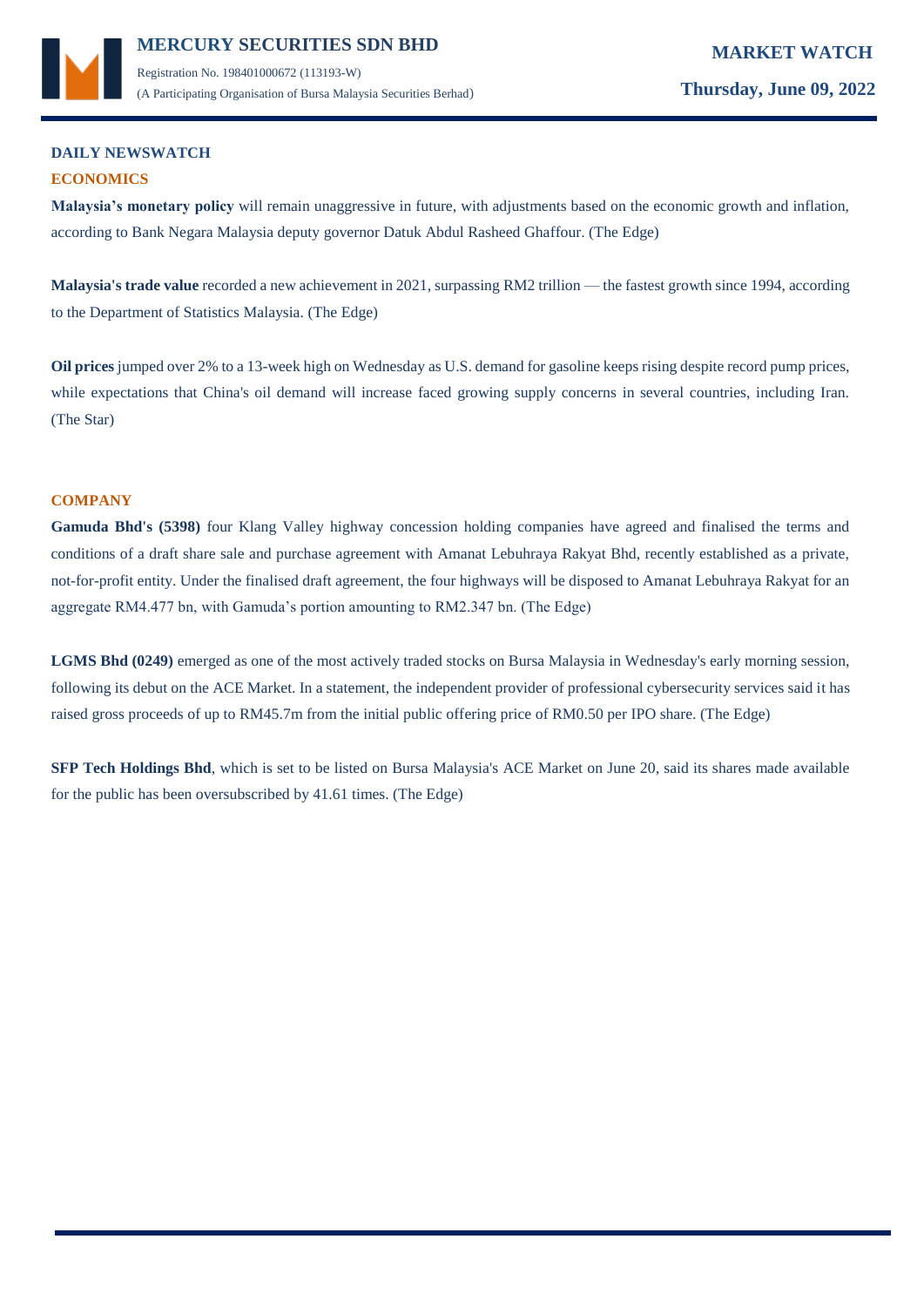Registration No. 198401000672 (113193-W) (A Participating Organisation of Bursa Malaysia Securities Berhad) **Thursday, June 09, 2022**

## **Fraser & Neave Bhd**

**Technical Watch - "BUY on Potential Reversal"**

**Bloomberg: FNH MK | KLSE Stock Code: 3689**

# **Main Market**

**Consumer Products & Services Subsector – Food & Beverages**

Fraser & Neave Holdings Berhad is an investment holding company which provides management services. The Company, through its subsidiaries, manufactures and sells glass containers, soft drinks, and dairy products. Fraser & Neave also operates in property

**Current Price: RM22.55 Target Price: RM20.50**

### **Investment Highlights**

On a downtrend, the stock is currently trading below the MA20. We think there is a potential reversal supported by a bullish marubozu, and a rising momentum on the stock  $(RSI > 40)$ .

With lower volatility as seen from a contracting bollinger band, we think that prices could potentially trade with lower downside risk moving forward. Trading within the 2SD, we project a 10% upside to the current price, expect EMA and SMA to crossover moving forward.



development and investment.

**Company Overview**

### **Fundamentals**

|                                                          | $2Y$ Avg $(x)$ | $5Y$ Avg $(x)$ | $10Y$ Avg $(x)$ |  |  |  |  |
|----------------------------------------------------------|----------------|----------------|-----------------|--|--|--|--|
| P/E                                                      | 25.8           | 29.8           | 26.9            |  |  |  |  |
| P/B                                                      | 3.7            | 4.5            |                 |  |  |  |  |
| P/CF                                                     | 23.0           | 26.1           | 25.1            |  |  |  |  |
| P/S                                                      | 2.5            | 2.8            |                 |  |  |  |  |
| $k$ CE Cookflowing shows $\mathcal{C}$<br>Colognon chong |                |                |                 |  |  |  |  |

**Example 1 Ronnie Tan Ronnie Tan Ronnie Tan Ronnie Tan** 

ronnie-tan@mersec.com.my

| <b>Entry Price</b>          | RM20.50                         |
|-----------------------------|---------------------------------|
| Market Cap (m)              | RM7,519.0                       |
| 52w high                    | RM28.82                         |
| 52w low                     | RM19.24                         |
| <b>Stop Loss</b>            | RM17.53                         |
| <b>Immediate Support</b>    | RM19.48                         |
| <b>Immediate Resistance</b> | RM 23.45 (Previous high)        |
| Moving Average (EMA)        | <b>Bearish</b>                  |
| Moving Average (SMA)        | <b>Bearish</b>                  |
| Bollinger Bands (Long Run)  | Less volatile over the long run |
| <b>RSI</b>                  | <b>Rising Momentum</b>          |
| Volume (4-Weeks Average)    | 145,500.9                       |
|                             |                                 |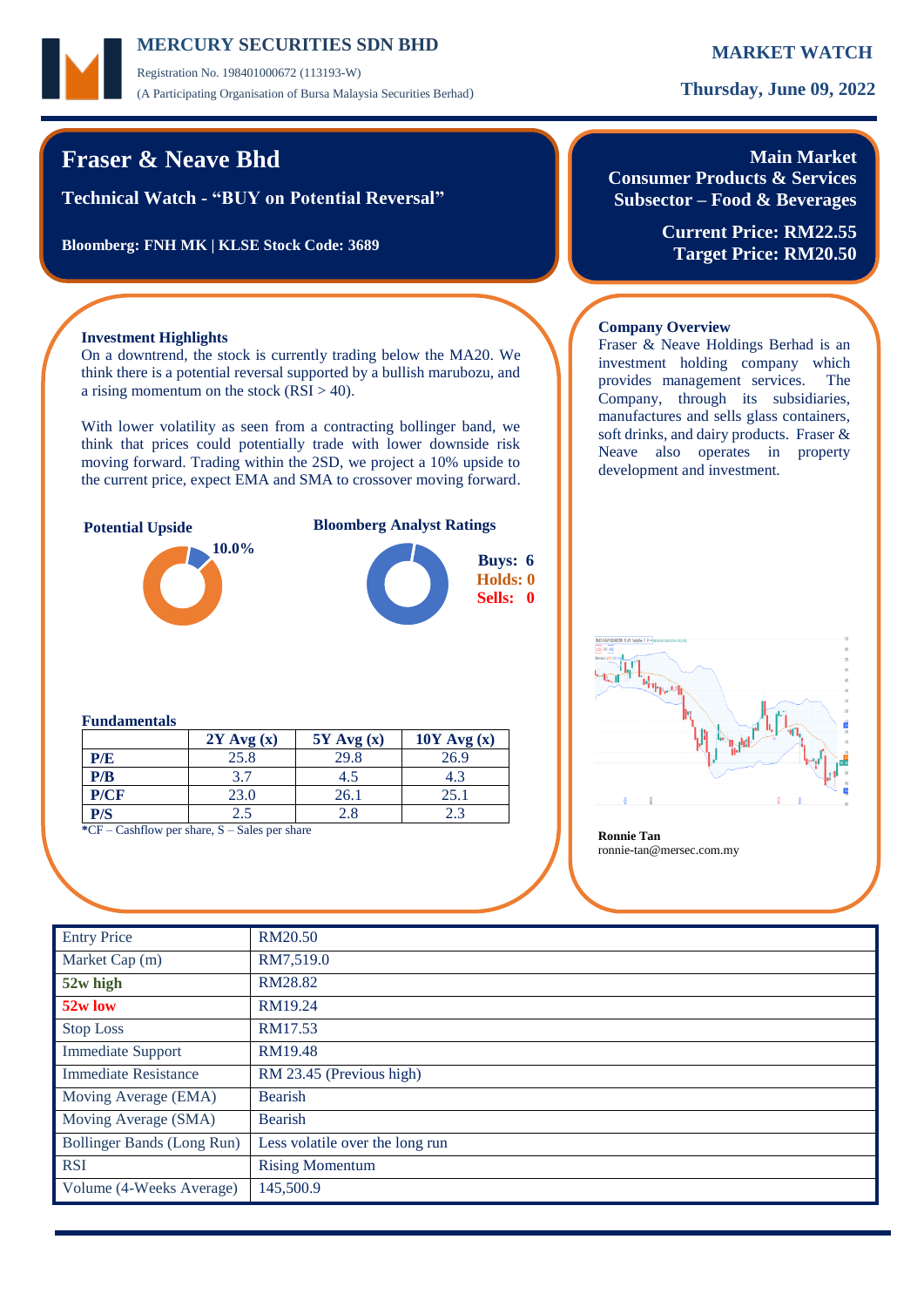Registration No. 198401000672 (113193-W) (A Participating Organisation of Bursa Malaysia Securities Berhad) **Thursday, June 09, 2022**

## **PIE Industrial Berhad**

**Technical Watch - "BUY on Potential Breakout"**

**Bloomberg: PIE MK | KLSE Stock Code: 7095**

## **Main Market Industrial Products & Services**

**Subsector – Industrial Materials**

P.I.E. Industrial Berhad is an investment holding company which provides management services. Through its subsidiaries, the Company has operation in contract manufacturing services, manufactures raw wires and cables, and trades personal computer peripheral

**Company Overview**

products.

**Current Price: RM3.70 Target Price: RM3.36**

### **Investment Highlights**

On an uptrend, the stock is currently trading above the MA20. We think that there is a potential upside supported by a bullish marubozu, coupled with a rising momentum on the stock  $(RSI > 70)$ .

With higher volatility as seen from a expanding bollinger band, we think that prices could potentially trade with higher downside risk. Trading within 2SD, we project a 10% upside to the current price, expect EMA and SMA to hold moving forward.



### **Potential Upside Bloomberg Analyst Ratings**



**Buys: 2**

### **Fundamentals**

|      | $2Y$ Avg $(x)$ | $5Y$ Avg $(x)$ | $10Y$ Avg $(x)$ |
|------|----------------|----------------|-----------------|
| P/E  | 22.0           | 17.3           | 15.0            |
| P/BV | 2.2            | 1.8            |                 |
| P/CF | 10.4           | 33.0           | 23.3            |
| P/S  | 1.3            |                |                 |

**\***CF – Cashflow per share, S – Sales per share **Ronnie Tan**



ronnie-tan@mersec.com.my

| <b>Entry Price</b>          | RM3.36                          |
|-----------------------------|---------------------------------|
| Market Cap (m)              | RM1,290.4                       |
| 52w high                    | RM4.25                          |
| 52w low                     | RM2.16                          |
| <b>Stop Loss</b>            | RM2.87                          |
| <b>Immediate Support</b>    | RM3.19                          |
| <b>Immediate Resistance</b> | RM3.26 (Previous high)          |
| Moving Average (EMA)        | <b>Bullish</b>                  |
| Moving Average (SMA)        | <b>Bullish</b>                  |
| Bollinger Bands (Long Run)  | More volatile over the long run |
| <b>RSI</b>                  | <b>Strong Momentum</b>          |
| Volume (4-Weeks Average)    | 986,723.8                       |
|                             |                                 |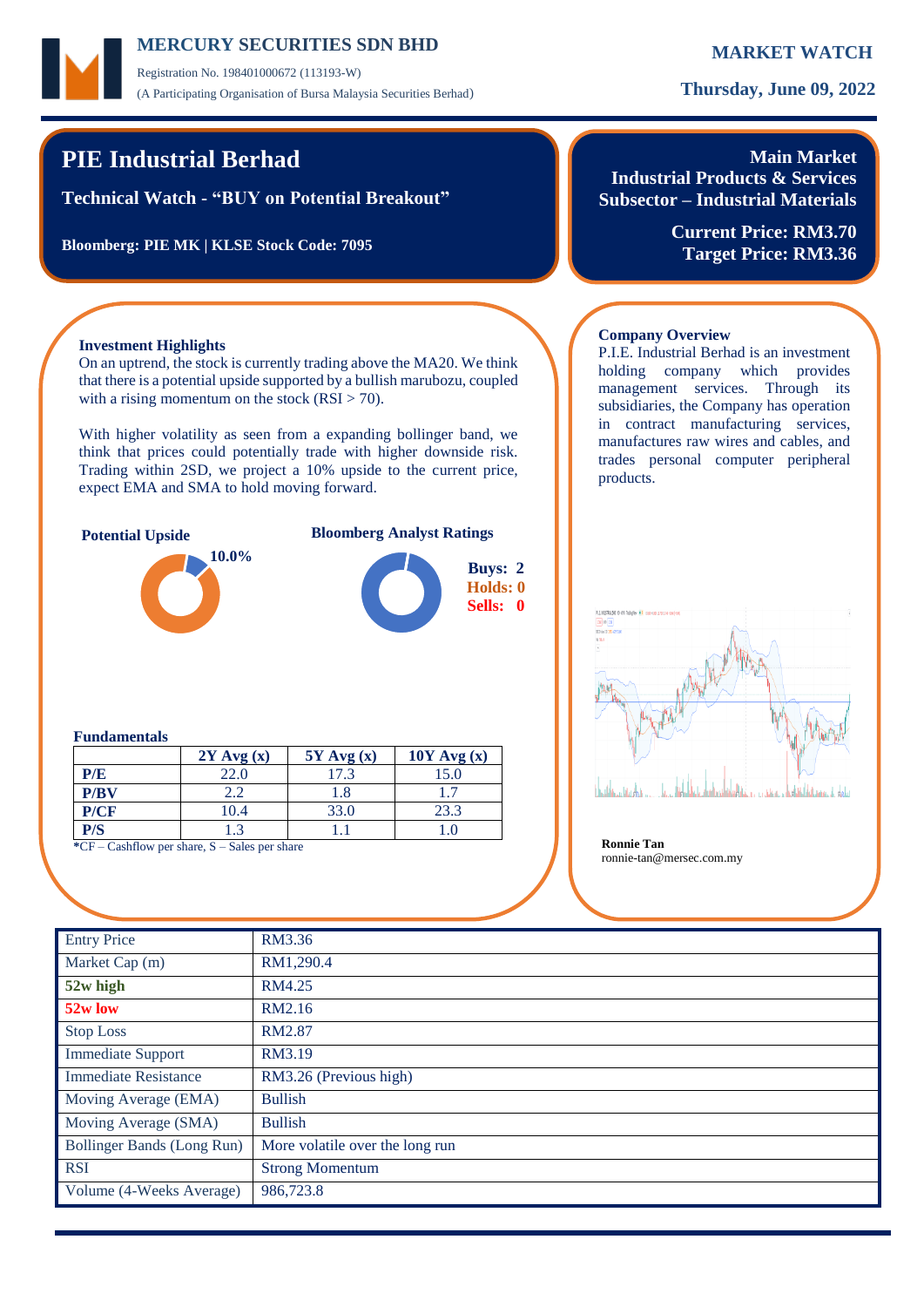

Registration No. 198401000672 (113193-W) (A Participating Organisation of Bursa Malaysia Securities Berhad) **Thursday, June 09, 2022**

### **TECHNICAL ANALYSIS SCOREBOARD**

| <b>Recommendation</b><br><b>Date</b> | <b>Stock</b>    | Code | Entry<br>(RM) | <b>Prev</b><br><b>Close</b><br>(RM) | <b>Stop</b><br><b>Loss</b><br>(RM) | <b>TP</b><br>(RM) | Day<br><b>Change</b><br>$(\%)$ | Gain/<br>Loss<br>from TP<br>(%) | <b>Remark</b>       |
|--------------------------------------|-----------------|------|---------------|-------------------------------------|------------------------------------|-------------------|--------------------------------|---------------------------------|---------------------|
| 11/5/2022                            | Senheng         | 5305 | 0.800         | 0.640                               | 0.680                              | 0.880             | #REF!                          | $-20.0$                         | <b>SL Triggered</b> |
| 11/5/2022                            | Jtiasa          | 4383 | 0.980         | 0.740                               | 0.840                              | 1.080             | $-0.7$                         | $-24.5$                         | <b>SL Triggered</b> |
| 12/5/2022                            | Maybank         | 1155 | 9.080         | 8.840                               | 7.760                              | 9.990             | 0.0                            | $-2.6$                          |                     |
| 12/5/2022                            | Genp            | 2291 | 8.390         | 7.300                               | 7.170                              | 9.230             | $-2.0$                         | $-13.0$                         |                     |
| 13/5/2022                            | Hengyuan        | 4324 | 6.860         | 6.240                               | 5.870                              | 7.550             | $-1.0$                         | $-9.0$                          |                     |
| 13/5/2022                            | Sedania         | 0178 | 0.450         | 0.455                               | 0.380                              | 0.500             | $-3.2$                         | 1.1                             | <b>SL Triggered</b> |
| 17/5/2022                            | <b>MPI</b>      | 3867 | 31.60         | 33.200                              | 27.02                              | 34.76             | 0.3                            | 5.1                             |                     |
| 17/5/2022                            | Siab            | 0241 | 0.200         | 0.185                               | 0.170                              | 0.220             | $-5.1$                         | $-7.5$                          |                     |
| 18/5/2022                            | Sapura          | 5218 | 0.070         | 0.045                               | 0.060                              | 0.080             | $-10.0$                        | $-35.7$                         | TP Achieved         |
| 18/5/2022                            | Dsonic          | 5216 | 0.570         | 0.575                               | 0.490                              | 0.630             | $-0.9$                         | 0.9                             |                     |
| 19/5/2022                            | GentingBhd      | 3182 | 4.620         | 5.340                               | 3.950                              | 5.080             | 2.5                            | 15.6                            |                     |
| 19/5/2022                            | Penta           | 7160 | 3.690         | 3.830                               | 3.150                              | 4.060             | 0.8                            | 3.8                             |                     |
| 20/5/2022                            | GentingBhd      | 3182 | 4.880         | 5.340                               | 4.650                              | 5.350             | 2.5                            | 9.4                             |                     |
| 20/5/2022                            | Hengyuan        | 4324 | 7.230         | 6.240                               | 6.180                              | 7.950             | $-1.0$                         | $-13.7$                         | <b>SL Triggered</b> |
| 23/5/2022                            | Caely           | 7154 | 0.410         | 0.390                               | 0.350                              | 0.450             | $-2.5$                         | $-4.9$                          |                     |
| 23/5/2022                            | Flbhd           | 5197 | 1.520         | 1.420                               | 1.300                              | 1.670             | $-0.7$                         | $-6.6$                          |                     |
| 24/5/2022                            | GentingBhd      | 3182 | 4.900         | 5.340                               | 4.190                              | 5.390             | 2.5                            | 9.0                             |                     |
| 24/5/2022                            | <b>GOB</b>      | 1147 | 0.310         | 0.320                               | 0.260                              | 0.340             | 1.6                            | 3.2                             | <b>SL Triggered</b> |
| 25/5/2022                            | Tambun          | 5191 | 1.020         | 0.935                               | 0.870                              | 1.120             | 2.2                            | $-8.3$                          |                     |
| 25/5/2022                            | <b>SCGM</b>     | 7247 | 2.400         | 2.350                               | 2.050                              | 2.640             | 0.0                            | $-2.1$                          |                     |
| 26/5/2022                            | Genetec         | 0104 | 2.390         | 2.370                               | 2.040                              | 2.630             | 0.4                            | $-0.8$                          |                     |
| 26/5/2022                            | <b>Bumi</b>     | 5210 | 0.440         | 0.450                               | 0.380                              | 0.480             | 1.1                            | 2.3                             |                     |
| 27/5/2022                            | Choobee         | 5797 | 2.360         | 2.190                               | 2.020                              | 2.600             | 1.4                            | $-7.2$                          |                     |
| 27/5/2022                            | <b>EPMB</b>     | 7773 | 1.100         | 1.020                               | 0.940                              | 1.210             | $-2.9$                         | $-7.3$                          |                     |
| 30/5/2022                            | Jag             | 0024 | 0.390         | 0.350                               | 0.320                              | 0.430             | $-2.8$                         | $-10.3$                         |                     |
| 30/5/2022                            | Padini          | 7052 | 3.200         | 3.630                               | 2.800                              | 3.520             | 0.8                            | 13.4                            |                     |
| 31/5/2022                            | Hexind          | 0161 | 0.320         | 0.355                               | 0.270                              | 0.350             | $-4.1$                         | 10.9                            |                     |
| 31/5/2022                            | <b>Myeg</b>     | 0138 | 0.890         | 0.915                               | 0.760                              | 0.980             | 0.0                            | 2.8                             |                     |
| 1/6/2022                             | <b>PIE</b>      | 7095 | 3.050         | 3.360                               | 2.610                              | 3.360             | 5.0                            | 10.2                            |                     |
| 1/6/2022                             | Hextar          | 5151 | 1.670         | 1.610                               | 1.430                              | 1.840             | $-0.6$                         | $-3.6$                          |                     |
| 2/6/2022                             | GentingBhd      | 3182 | 5.200         | 5.340                               | 4.450                              | 5.720             | 2.5                            | 2.7                             |                     |
| 2/6/2022                             | <b>Scientex</b> | 4731 | 3.710         | 3.600                               | 3.170                              | 4.080             | $-0.8$                         | $-3.0$                          |                     |
| 3/6/2022                             | Guan            | 5102 | 2.610         | 2.570                               | 2.219                              | 2.880             | $-1.5$                         | $-1.5$                          |                     |
| 3/6/2022                             | Inari           | 0166 | 2.810         | 2.760                               | 2.400                              | 3.090             | $-1.1$                         | $-1.8$                          |                     |
| 7/6/2022                             | Sedania         | 0178 | 0.460         | 0.455                               | 0.390                              | 0.500             | $-3.2$                         | $-1.1$                          |                     |
| 7/6/2022                             | Jtiasa          | 4383 | 0.760         | 0.740                               | 0.650                              | 0.830             | $-0.7$                         | $-2.6$                          |                     |
| 8/6/2022                             | <b>AEON</b>     | 6599 | 1.530         | 1.560                               | 1.310                              | 1.680             | 0.0                            | 2.0                             |                     |
| 8/6/2022                             | Bonia           | 9288 | 2.700         | 2.690                               | 2.310                              | 2.870             | $-1.1$                         | $-0.4$                          |                     |
| 9/6/2022                             | F&N             | 3689 | 22.550        | 20.500                              | 17.530                             | 20.500            | 3.5                            | $-9.1$                          |                     |
| 9/6/2022<br>*TP=Target Price         | <b>PIE</b>      | 7095 | 3.700         | 3.360                               | 2.870                              | 3.360             | 5.0                            | $-9.2$                          |                     |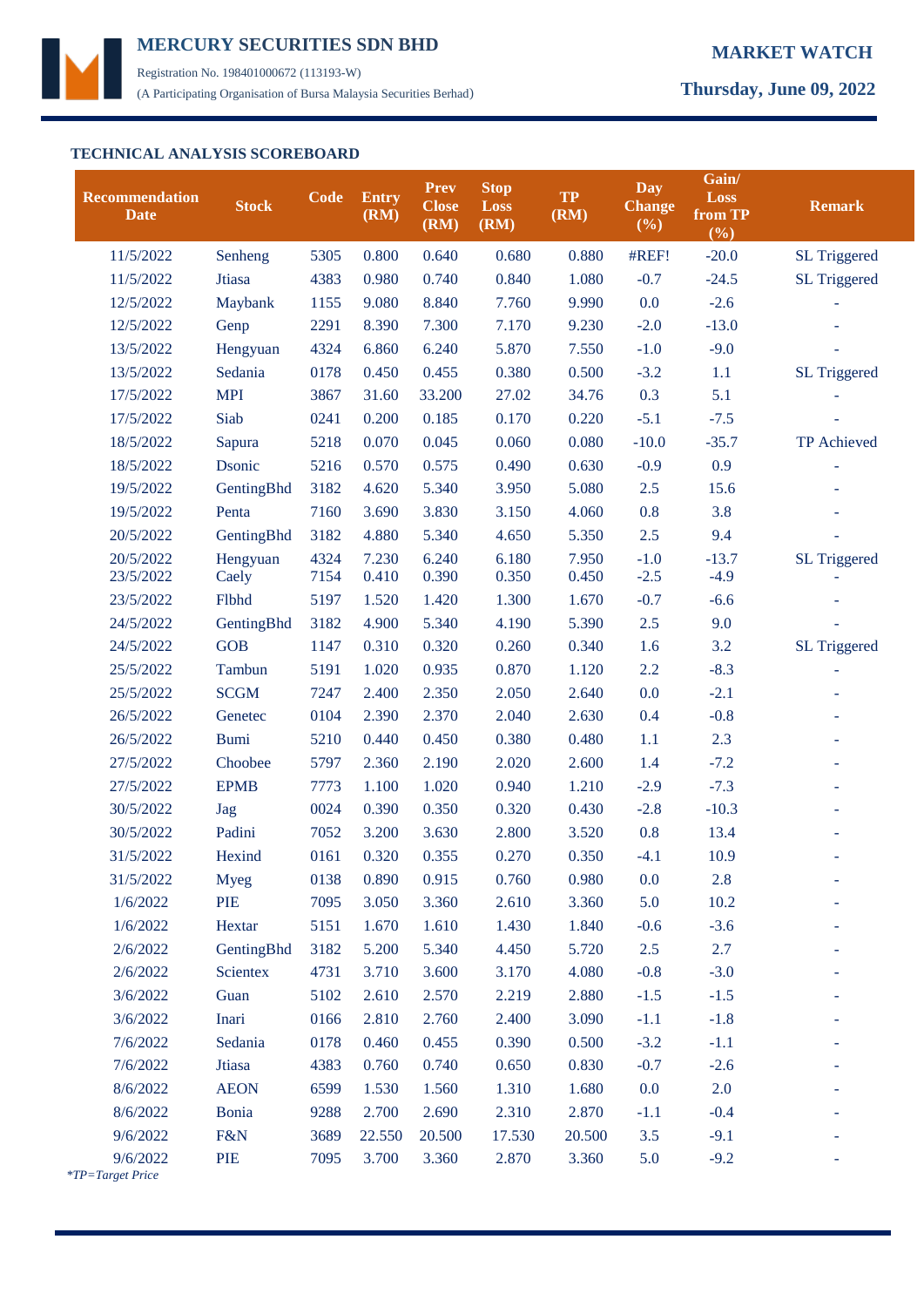

Registration No. 198401000672 (113193-W) (A Participating Organisation of Bursa Malaysia Securities Berhad) **Thursday, June 09, 2022**

### **STOCK SELECTION BASED ON DIVIDEND YIELD**

| Choliberton broad on british right<br><b>Company</b> | <b>Sector</b> | <b>Price</b><br><b>RM</b> | <b>Dividend / Share</b><br><b>RM</b> | <b>Dividend Yield</b><br>(%) |
|------------------------------------------------------|---------------|---------------------------|--------------------------------------|------------------------------|
| <b>AmFirst REIT</b>                                  | <b>REIT</b>   | 0.385                     | 0.04                                 | 10.0                         |
| <b>SHL Consolidated Bhd</b>                          | Property      | 1.980                     | 0.18                                 | 9.1                          |
| <b>British American Tobacco Malay</b>                | Consumer      | 12.220                    | 0.91                                 | 7.4                          |
| <b>UOA REIT</b>                                      | <b>REIT</b>   | 1.180                     | 0.09                                 | 7.3                          |
| Al-'Aqar Healthcare REIT                             | <b>REIT</b>   | 1.210                     | 0.09                                 | 7.2                          |
| Pharmaniaga Bhd                                      | Consumer      | 0.640                     | 0.05                                 | 7.2                          |
| Uchi Technologies Bhd                                | Industrial    | 3.090                     | 0.20                                 | 6.5                          |
| Amanahraya REIT                                      | <b>REIT</b>   | 0.650                     | 0.04                                 | 6.8                          |
| Malayan Banking Bhd                                  | Finance       | 8.840                     | 0.56                                 | 6.3                          |
| Matrix Concepts Holdings Bhd                         | Property      | 2.460                     | 0.14                                 | 5.8                          |
| Capitaland Malaysia Trust                            | <b>REIT</b>   | 0.585                     | 0.03                                 | 5.8                          |
| Magnum Bhd                                           | Consumer      | 1.760                     | 0.10                                 | 5.8                          |
| Malaysia Building Society Bhd                        | Finance       | 0.600                     | 0.03                                 | 5.8                          |
| Hong Leong Industries Bhd                            | Industrial    | 9.120                     | 0.52                                 | 5.7                          |
| <b>Globetronics Technology BHD</b>                   | Technology    | 1.260                     | 0.07                                 | 5.2                          |

*Source: Bloomberg*

*User guide: Mercury Securities compile a list of dividend stocks for conservative long term passive investors looking for regular income while keeping the investment intact.*

*Methodology: The list below is made up of stocks that pay high dividend (Estimate dividend yield >4%) and paying dividend consistently (Paid dividend for the last 3 years*)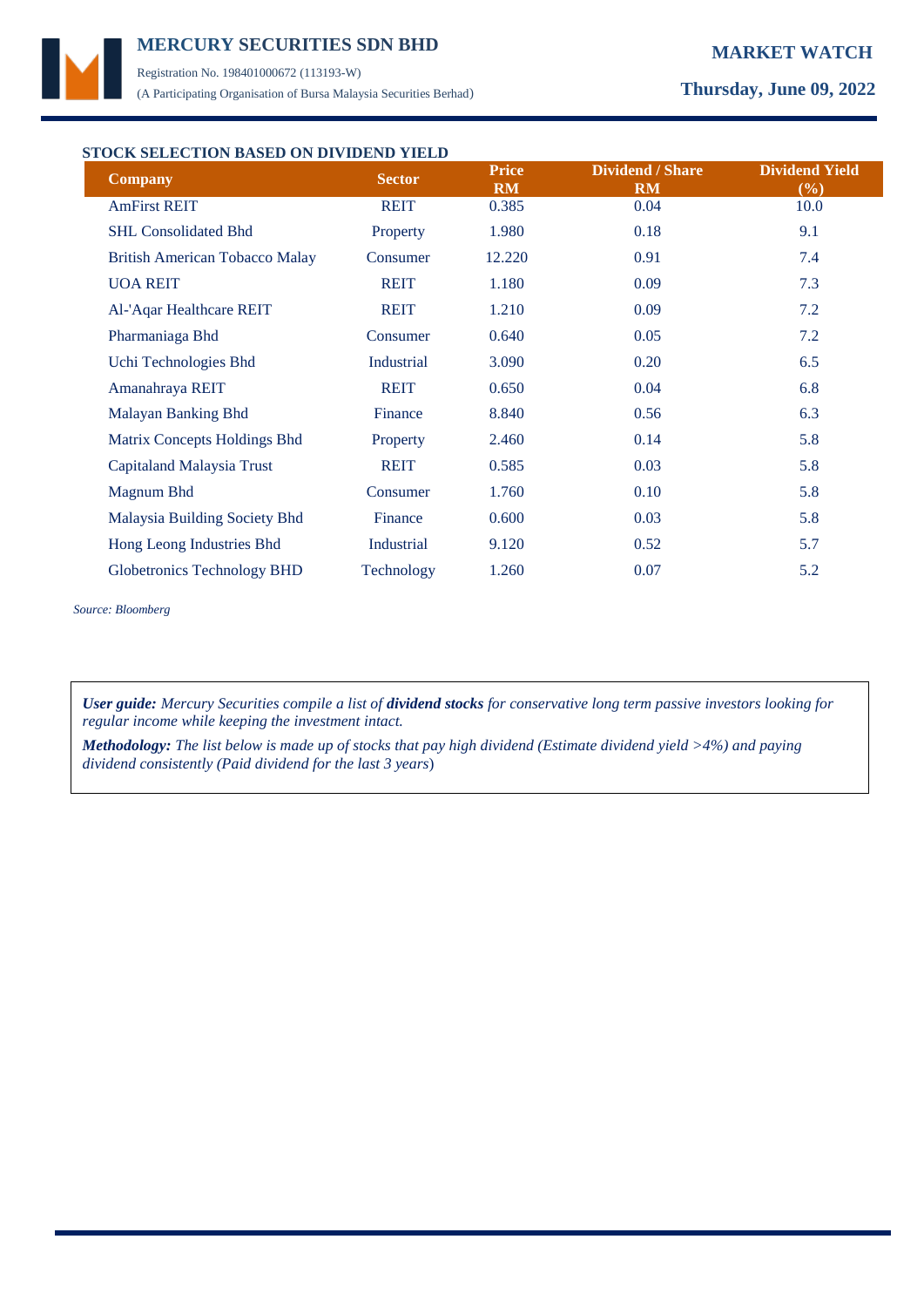

## **SECTORIAL VALUATION**

The chart below depicts the performance of the respective KLCI sectors over a five-year period including the current and forward P/E. The sector's performance is ranked against each other based on absolute returns for that particular year. The user can track the historical performance of respective sectors and notice that the technology sector is the best performing sector over a five-year period between 2016 and 2020 with a compound annual growth rate. The user will also be able to identify sector value based on the current P/E and the corresponding 5-year high, low and average P/E. For example, finance sector PE is currently at 11.4 times against 5-year average P/E of 12.2 times, suggesting financials valuation is in line with the average of 12.2 times.

| <b>Index</b>     | <b>Return</b><br>(%) | <b>Valuation P/E</b><br>(X) |                          |                          |                          |              |
|------------------|----------------------|-----------------------------|--------------------------|--------------------------|--------------------------|--------------|
|                  | <b>YTD</b>           |                             | 5 - Years                |                          | <b>Current</b>           | $1 Yr - Fwd$ |
|                  |                      | <b>High</b>                 | Low                      | Avg                      |                          |              |
| <b>KLCI</b>      | (2.8)                | 21.3                        | 14.6                     | 17.4                     | 14.6                     | 13.2         |
| Finance          | 6.5                  | 13.0                        | 11.5                     | 12.5                     | 12.7                     | 10.0         |
| Property         | (4.6)                | 13.8                        | 11.2                     | 12.4                     | 13.0                     | 10.4         |
| Plantation       | 19.2                 | 94.6                        | 10.0                     | 43.6                     | 10.0                     | 14.6         |
| Consumer         | 0.7                  | 25.6                        | 12.1                     | 21.5                     | 12.1                     | 17.3         |
| Technology       | (28.6)               | 29.8                        | 19.1                     | 24.5                     | 23.4                     | 22.2         |
| Construction     | 5.6                  | 22.2                        | 15.2                     | 18.2                     | 15.2                     | 11.8         |
| Energy           | 14.3                 | $\overline{\phantom{a}}$    | $\equiv$                 | ٠                        | 11.6                     | 10.0         |
| Health care      | (20.5)               | 52.6                        | 7.9                      | 30.2                     | 7.9                      | 22.6         |
| <b>Ind Prod</b>  | (3.2)                | 38.6                        | 10.7                     | 23.8                     | 10.7                     | 11.7         |
| <b>REIT</b>      | 3.5                  | ÷                           | $\overline{\phantom{a}}$ | ٠                        | 28.6                     | 16.5         |
| Telco            | (8.6)                | 25.1                        | 23.0                     | 24.1                     | 23.0                     | 17.1         |
| Transportations  | 0.2                  | ÷                           | $\overline{\phantom{a}}$ | $\overline{\phantom{a}}$ | $\overline{\phantom{a}}$ | 17.0         |
| <b>Utilities</b> | 0.7                  | ۰                           |                          |                          | 15.2                     | 12.9         |

 *Source: Bloomberg*